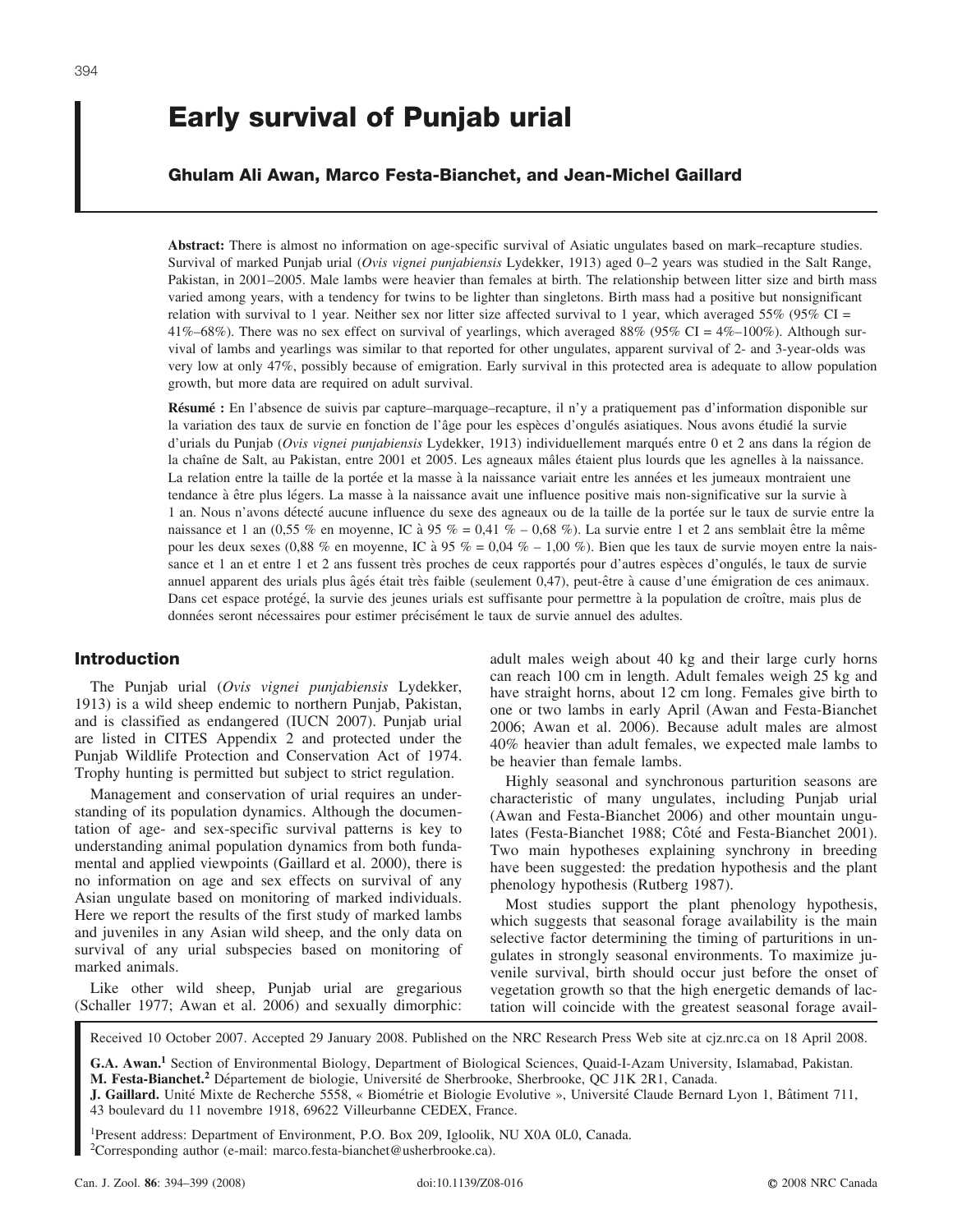ability and quality (Bunnell 1982; Thompson and Turner 1982; Côté and Festa-Bianchet 2001; Post et al. 2003; Awan and Festa-Bianchet 2006).

In many ungulates, late-born young suffer higher mortality than those born early in the birth season (Festa-Bianchet 1988; Birgersson and Ekvall 1997; Keech et al. 2000). Awan and Festa-Bianchet (2006) reported that in the Salt Range, Pakistan, 75% of Punjab urial lambs were born in the first 2 weeks of April. Here we compare the survival of marked lambs born during peak lambing (up to 16 April) with those born after 16 April. We expected that survival of late-born lambs would be lower than the survival of lambs born near the peak in lambing.

Unlike North American wild sheep, urial frequently produce twins. Because twins have to share maternal resources, we expected that twin lambs would have lower birth mass and survival than singletons. Because birth mass affects juvenile survival in other ungulates (Guinness et al. 1978; Fairbanks 1993), we expected that lighter lambs would suffer higher mortality than heavier newborns. In addition, because in most other species of dimorphic ungulates male survival tends to be lower than female survival (Gaillard et al. 2000), we expected lower survival of males than females, particularly among yearlings and 2-year-olds when, presumably, most sexual dimorphism develops (Festa-Bianchet et al. 1996).

### **Materials and methods**

We studied Punjab urial in the Salt Range, Pakistan, in the community-managed Kalabagh Game Reserve (KGR;  $32^{\circ}52'$ N,  $71^{\circ}39'E$ ; about 137 km<sup>2</sup>). Protection against poachers in the KGR has been vigorously enforced for the last 70 years by the reserve's private owners. Livestock grazing within the KGR is strictly prohibited in a core area of about 20 km2 with the greatest urial density, and only a few cattle and goats are allowed in other parts of the reserve where urial occur. Awan et al. (2004) reported that KGR supports about 500 urial and that the population appears stable.

Mean monthly temperature and precipitation were obtained from Meteorological Department weather stations at Mianwali, 30 km southwest of KGR. The climate is subhumid subtropical continental. Rain is strongly seasonal and 60% falls from mid-July to mid-September. Winter rains begin in January and persist to early March. Maximum daily temperature is usually  $>40$  °C in June. In December and January the temperature occasionally drops below zero. Mean yearly rainfall in 1961–1990 was 452 mm (Awan et al. 2005). Mean elevation is 1000 m above sea level. The prevailing habitat type is dry subtropical semi-evergreen scrub forest.

In 2002–2005 we marked 42 male and 30 female lambs <2 days old with small colored and numbered Allflex plastic ear tags. An additional 11 male and 9 female lambs were measured but not marked in 2001. Lambs were captured by hand when aged <2 days (56% in the day of birth), placed in a canvas bag, and weighed with a hand-held balance. All animal handling procedures followed the guidelines of the Canadian Council on Animal Care and were approved by the Animal Care Committee of the Université de Sherbrooke. The survival of marked urial was determined during 3 yearly surveys of the study area lasting 3 days each in 2002–2006. During these surveys, urial were located with binoculars and spotting scopes while walking along 64 km of fixed transects in urial habitat. To estimate litter size at birth, we only considered 77 ewes whose lambs were captured soon after birth and for which we were confident that litter size was measured accurately.

For all statistical analyses, we selected the best model using Akaike's information criterion (AIC). The model with the lowest AIC value is the best compromise between the number of parameters (precision) and the deviance (accuracy) (Burnham and Anderson 2002). We used ANOVA to examine the effects of sex, litter size, and year of birth on birth mass.

To assess the influence of age, sex, and year on survival of young urial, we used capture–mark–recapture models (CMR; Lebreton et al. 1992) that provide unbiased estimates of survival when detection probability is <1 (Nichols 1992), as was the case in our study. We first tested the fit of the fully time-dependent Cormack–Jolly–Seber model (CJS model) with goodness-of-fit tests implemented in U-Care (Choquet et al. 2003*a*). We then fitted a series of models including different combinations of age, time, and sex dependence using the M-Surge software (Choquet et al. 2003*b*).

To explore variation in lamb survival at the individual level, we fitted logistic regressions with lamb survival as the dependent variable, and year, sex, body mass, and litter size (singleton vs. twin) as independent factors of variation. Means (±SE) are reported for mass and with 95% CI for survival.

#### **Results**

An ANOVA of birth mass including litter size, sex, year, and their interactions revealed that the best model to account for observed variation in birth mass included interactive effects of year and litter size and an additive effect of sex (Table 1). This model accounted for 38% of the variation observed in birth mass. Males were heavier than females by 0.26  $(\pm 0.074)$  kg, or about 13%. Twins were substantially lighter than singletons in 2002 (1.42 vs. 2.11 kg; females as reference). In most other years, twins were slightly lighter than singletons (for females: 1.62 vs. 1.59 kg in 2001; 1.97 vs. 2.05 kg in 2003; 1.65 vs. 1.80 kg in 2004; and 1.82 vs. 1.95 kg in 2005).

The relationship between birth mass and birth date (with 1 April as day 1) was quadratic (AIC of 93.16 vs. 96.67 for a linear model and 98.54 for a constant model: mass = 1.79  $(\pm 0.15)$  kg + 0.037( $\pm 0.021$ )  $\times$  day - 0.0014 ( $\pm 0.0006$ )  $\times$ day<sup>2</sup>;  $r^2 = 0.10$ ,  $p = 0.011$ ). This model suggested that birth mass increased from 1.79 kg on 1 April to 2.04 kg for lambs born on 13 April, then decreased with later birth date. Lambs born on 27 April had the same birth mass as those born on 1 April. Sex ratio of captured lambs did not differ from unity (1.3:1 in favor of males:  $n = 92$ ,  $\chi^2 = 2.1$ ,  $p =$ 0.14). Of 77 parturient ewes, 15 (19%) had twins, for a mean litter size of 1.19. The 25 marked twin lambs included 20 males and 5 females.

The CJS model satisfactorily fitted the CMR data from 2001 to 2005 (global test:  $\chi^2 = 3.166$ , df = 8,  $p = 0.92$ ). There was no evidence for transience  $(p = 0.47)$  or for trap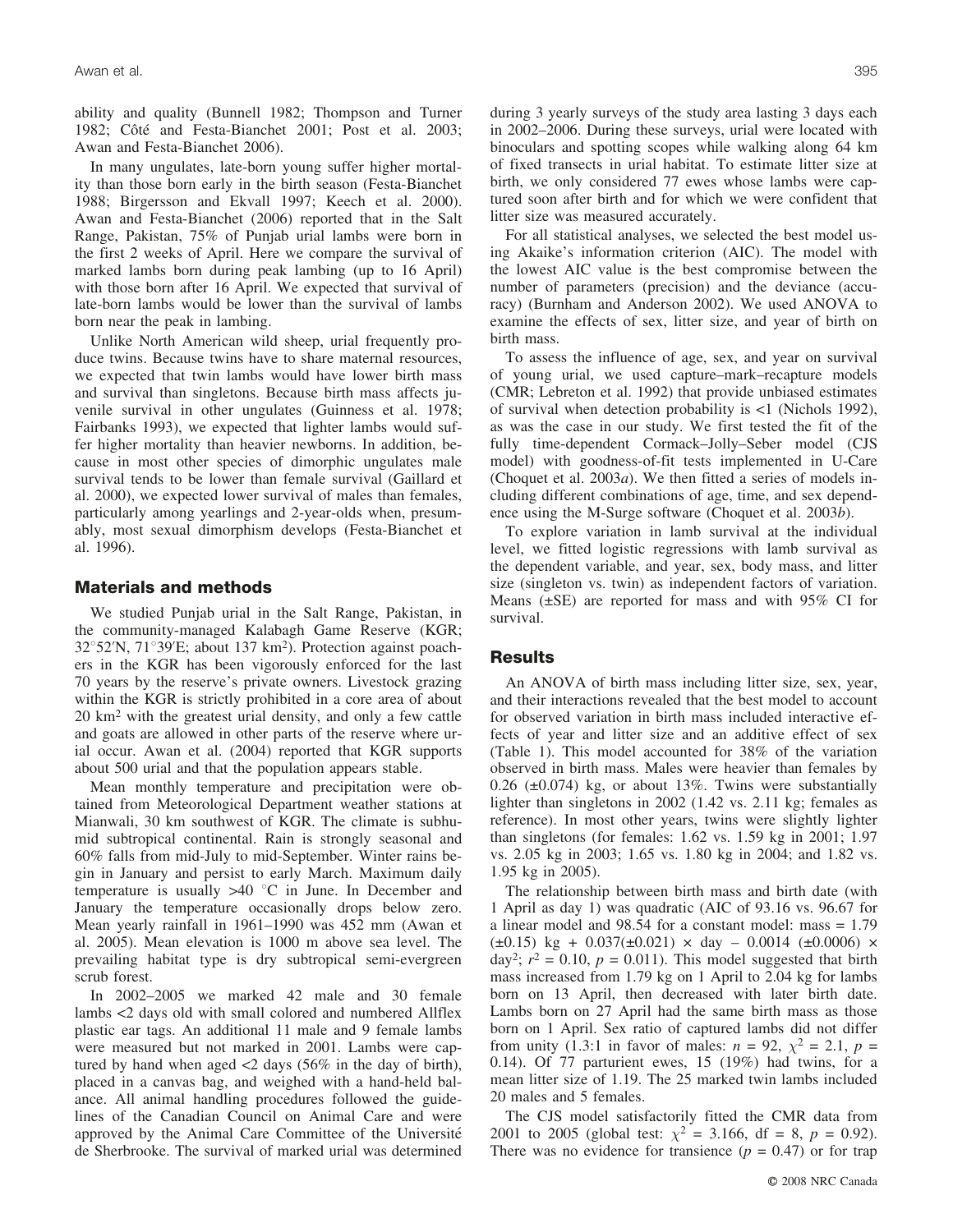**Table 1.** Model selection for ANOVA of variables affecting birth mass of Punjab urial (*Ovis vignei punjabiensis*) lambs in the Salt Range, Pakistan, 2001–2005.

| Model                                                 | AIC    |
|-------------------------------------------------------|--------|
| $LS + Y + S + LS \times Y$                            | 67.644 |
| $LS + Y + S + LS \times Y + LS \times S$              | 69.326 |
| $LS + Y + S$                                          | 72.059 |
| $IS + Y + S + IS \times S$                            | 73.492 |
| $LS + Y + S + LS \times Y + Y \times S$               | 75.017 |
| $LS + Y + S + LS \times Y + LS \times S + Y \times S$ | 76.676 |
| $IS + Y + S + Y \times S$                             | 78.348 |
| $LS \times Y$                                         | 79.037 |
| $LS + Y + S + LS \times S + Y \times S$               | 79.750 |
| $LS \times Y \times S$                                | 80.855 |
| Y                                                     | 83.844 |
| S                                                     | 86.904 |
| LS                                                    | 90.286 |
| Constant                                              | 91.153 |

**Note:** The selected model is shown in boldface type. AIC, Akaike's information criterion; LS, litter size; Y, year; S, sex.

dependence  $(p = 1)$ . The CJS model thus provided a starting model for the analysis of time, age, and sex effects on survival. From this model, no influence of year was detected on either probability of resighting or survival (AIC of 184.637 for the CJS model vs. 177.572 for the time invariant model). Overall yearly survival was  $0.570$  (95% CI = 0.460–0.674) and the mean resighting rate was  $0.789$  (95% CI =  $0.591-$ 0.906). Including age or sex dependence on survival or resighting probabilities did not improve the fit (Table 2). The best age-dependent model included three age classes with lambs (mean survival of 0.552, 95% CI = 0.412–0.685), yearlings (survival of 0.884,  $95\%$  CI = 0.036–0.999), and older sheep (survival of 0.467,  $95\%$  CI = 0.206–0.747), and provided a good fit to the data. There was no sex difference in survival (comparing males and females, survival estimates were 0.525 vs. 0.588 for lambs, 0.919 vs. 0.855 for yearlings, and 0.433 vs. 0.495 for older urial). A model with no age effects on survival or resighting probabilities and one with age-independent survival and age-dependent resighting rates were also supported, but we chose the age-dependent survival because biologically it is most defensible (Gaillard et al. 2000) and we had a small sample size to assess survival and resighting probability for urial older than yearlings.

Of 34 lamb deaths, 10 (29%) occurred within 3 weeks of birth, and 5 of these were attributed to predators. Two lambs were killed by jackals (*Canis aureus* L., 1758), one by an Asian imperial eagle (*Aquila heliaca* Savigny, 1809), one by a yellow-throated marten (*Martes flavigula* (Boddaert, 1785)), and one by a small canid. The cause of the other five early deaths were unknown. We have no information on natural causes of death of yearlings and adults.

Survival of lambs was 53% regardless of whether they were born during the peak parturition season (1–16 April) or later. To analyse more precisely the variation in lamb survival, we performed a logistic regression using individual survival as the dependent variable and sex, litter size, and birth mass as factors. Supporting the previous analysis, the best model was a constant lamb survival (Table 3; survival 0.53, 95% CI =  $0.41-0.64$ ). There was a nonsignificant trend for heavier lambs to survive better (survival estimate increased from 0.42 at 1.5 kg to 0.61 at 2.5 kg), and the model with a birth mass effect on survival was almost as good as the null model (Table 3). The 21 surviving male lambs weighed  $2.2 \pm 0.34$  kg and 21 that died weighed  $2.0 \pm 0.38$  kg. Corresponding figures for females were  $2.0 \pm 0.34$  kg for 17 survivors and  $1.9 \pm 0.34$  kg for 13 non-survivors. We found no evidence that twins survived less than singletons (difference of  $-0.048$  on a logit scale, SE = 0.496,  $p = 0.92$ , leading to survival rates of 0.53 and 0.52 for singletons and twins, respectively), and no sex effect (difference of 0.268 on a logit scale,  $SE = 0.481$ ,  $p = 0.58$ , leading to survival rates of 0.50 and 0.57 for males and females, respectively).

#### **Discussion**

As expected, male lambs were about 13% heavier than female lambs, similarly to other ungulates with adult sexual dimorphism (Festa-Bianchet et al. 1996; Birgersson and Ekvall 1997; Loison et al. 1999) and suggesting a higher prenatal allocation to sons (Birgersson et al. 1998). Contrary to our expectations, we found no sex difference in survival. Sex differences in survival in sexually dimorphic species become more evident at low resource availability (Clutton-Brock et al. 1985; Toïgo and Gaillard 2003), and the apparently equal survival of young males and females in urial suggests that this population may not have faced a scarcity of food.

The ambiguous support for the hypothesis that birth mass would be correlated with survival (Table 3) may be due to low statistical power, and it is likely that a larger sample size would have shown that small lambs had lower survival than larger ones, as has been reported for other ungulates (Guinness et al. 1978; Jones et al. 2005). The nonsignificant relationship between birth mass and survival, if confirmed by a larger sample, would suggest that the largest lambs were about 50% more likely to survive to 1 year than the smallest ones. Festa-Bianchet et al. (1997) found that mass only affected survival of bighorn (*Ovis canadensis* Shaw, 1804) lambs in years of resource scarcity, further suggesting that our study population was not limited by food availability.

Little is known about the factors affecting litter size in wild sheep. In Punjab urial, only 19% of births were of twins. Schaller (1977) reported twins in fewer than 10% of births at KGR. In *Ovis orientalis* (Gmelin, 1774), Valdez (1976) reported 40% twins and one case of triplets. Garel et al. (2005) reported that twinning in three populations of European mouflon (*Ovis aries* L., 1758) varied from 2.5% to 20.7%, similar to the range for feral sheep (Jones et al. 2005). At birth, twins were substantially lighter than singletons in only 1 of 5 years of study and did not appear to suffer higher mortality as lambs. Possibly, only ewes in very good condition conceive twins, and those ewes are able to provide sufficient maternal care to ensure that the survival of twins is nearly identical to that of singletons. Long-term monitoring of twins and singletons, as well as of their mothers, will be necessary to adequately assess the costs and benefits of twinning.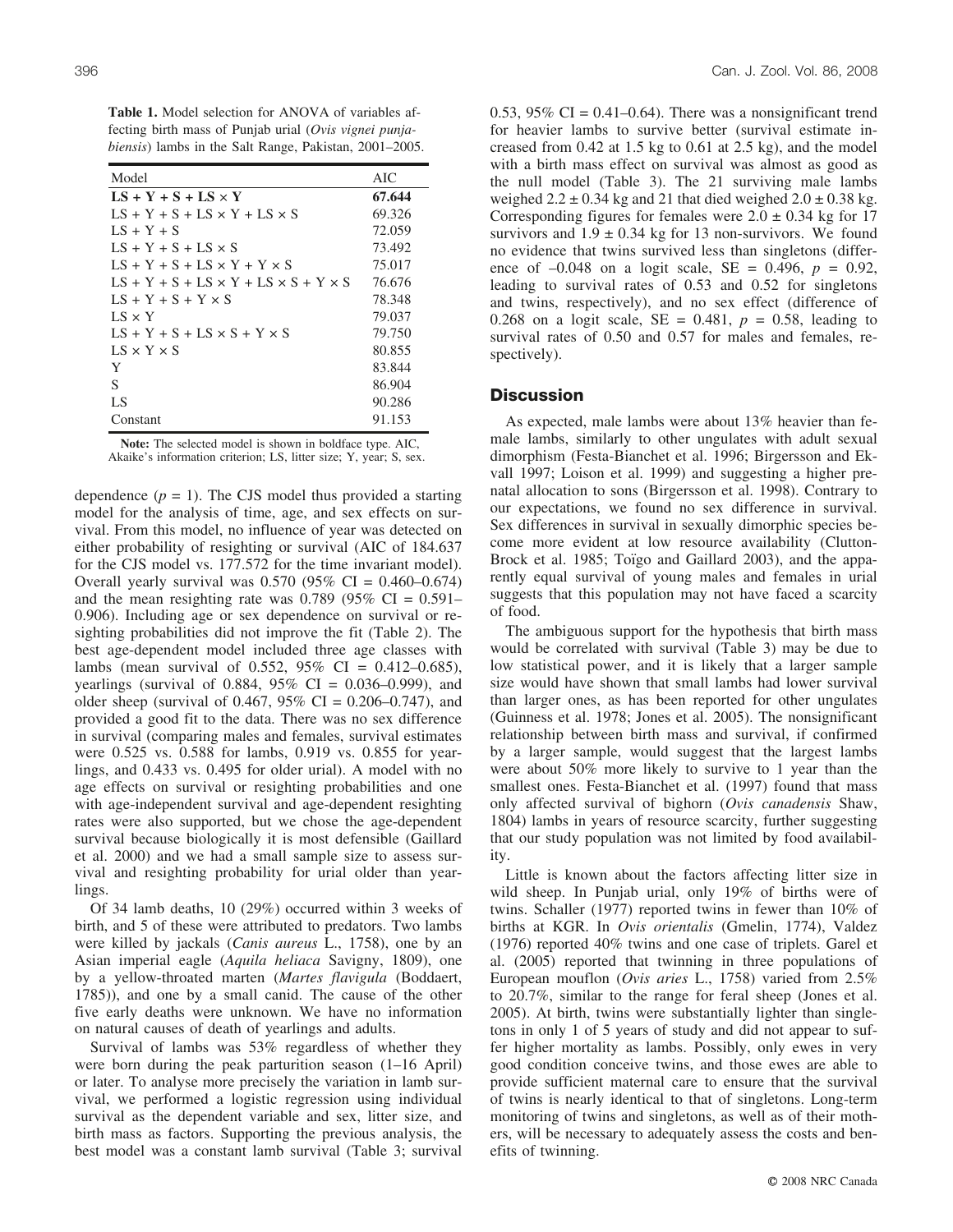**Table 2.** Model selection for age- and sex-specific survival and resighting probabilities of Punjab urial (*Ovis vignei punjabiensis*) in the Salt Range, Pakistan, 2002–2005.

| Model                                                                                                                                   | AIC     |
|-----------------------------------------------------------------------------------------------------------------------------------------|---------|
| Constant survival, age-dependent resighting rate (2 classes: lambs and older)                                                           |         |
| s pal $pa2+$                                                                                                                            | 177.468 |
| Survival and resighting probabilities constant for all age classes                                                                      |         |
| $\boldsymbol{s}$ $\boldsymbol{p}$                                                                                                       | 177.572 |
| Age-specific survival for lambs, yearlings, and older, resighting rates different for lambs vs. all others                              |         |
| sal sa2 sa3+ pa1 pa2+                                                                                                                   | 178.671 |
| Survival and resighting rates specific for lambs, yearlings, and older                                                                  |         |
| sal sa $2$ sa $3+$ pal pa $2$ pa $3+$                                                                                                   | 179.493 |
| Full age dependence in survival and resighting rates                                                                                    |         |
| sa pa                                                                                                                                   | 181.485 |
| Fully age-dependent survival, constant resighting rate                                                                                  |         |
| sa p                                                                                                                                    | 181.893 |
| Time-dependent survival of lambs, constant survival for yearlings and adults, and age-dependent (2 classes) resighting<br>probabilities |         |
| $sa1(t)$ sa2 sa3+ pa1 pa2+                                                                                                              | 182.303 |
| Additive effect of time and age (3 classes) variation on survival, and age-dependent (2 classes) resighting probabilities               |         |
| $(sa1 \ sa2 \ sa3+) + t \ pa1 \ pa2+$                                                                                                   | 183.151 |

**Note:** The table reports the variation in survival (*s*) and resighting probabilities (*p*) for each model (*a*, age dependence in *s* and (or) *p*; *t* is time dependence in one age class; al is s or p specific for lambs; a2 is s or p specific for yearlings; a3 is s or p specific for older urial;  $a2 +$  is s or p specific for urial older than lambs) and Akaike's information criterion (AIC) value (deviance + 2 x number of parameters). The selected model is shown in boldface type, but note that the first 3 models on the list have very similar AIC values.

**Table 3.** Model selection for a logistic regression exploring the effects of body mass (BM), sex, and litter size (LS) on the survival of Punjab urial (*Ovis vignei punjabiensis*) lambs.

| Model                           | AIC -  | Parameter estimates (SE)                                                                 |
|---------------------------------|--------|------------------------------------------------------------------------------------------|
| <b>Constant</b>                 | 101.59 | 0.111(0.236)                                                                             |
| BM                              | 102.12 | Intercept: $-1.442$ (1.32); slope: 0.759 (0.64)                                          |
| <b>Sex</b>                      | 103.28 | Intercept: 0.268 (0.37); effect size: -0.268 (0.48)                                      |
| <b>LS</b>                       | 103.58 | Intercept: $0.128$ (0.29); effect size: $-0.048$ (0.48)                                  |
| $Sex + BM + LS$                 | 105.09 | Intercept: -1.775 (1.45); effect size sex: -0.539 (0.55); slope BM: 1.019 (0.71); effect |
|                                 |        | SL: 0.339(0.57)                                                                          |
| $Sex + BM + LS + sex \times BM$ | 106.76 | Interaction: 0.753 (1.33)                                                                |
| $Sex + BM + LS + LS \times sex$ | 104.89 | Interaction: $-1.896$ (1.37)                                                             |
| $Sex + BM + LS + LS \times BM$  | 106.98 | Interaction: $-0.440$ (1.38)                                                             |

**Note:** The selected model is shown in boldface type. AIC, Akaike's information criterion.

Ungulate females that give birth late are generally in poor condition (Festa-Bianchet 1988) and may be expected to produce lighter offspring. We found that lambs born either very early or very late in the season were lighter than lambs born near the peak parturition period, but birth date did not have a significant effect on survival to 1 year. Our findings are consistent with those of Côté and Festa-Bianchet (2001) for mountain goats: late-born kids were lighter but did not survive significantly less than early-born kids. For bighorn sheep, Festa-Bianchet (1988) reported better survival for early-born lambs, because their mothers can exploit highquality growing vegetation and they have sufficient time to grow before their first winter. Our ability to assess the effects of birthdate on survival was limited because most of the marked lambs were born over only about 20 days, while we also had mass data for a few late-born lambs in 2001 that were not marked. The highly synchronized parturition season, however, suggests that seasonality in vegetation phenology may be an important limiting factor for the survival of Punjab urial lambs, in contrast with those populations of desert-dwelling bighorn sheep in North America that face a much less predictable climate (Wehausen 2005). The hot, dry months of May and June may reduce survival, especially for lambs in poor condition. A negative effect of drought on lamb survival has also been reported for European mouflon (Garel et al. 2004).

The 55% lamb survival and 88% yearling survival we measured were similar to those observed in other wild sheep. Lamb survival in North American bighorn sheep and Dall's sheep (*Ovis dalli* Nelson, 1884) is highly variable according to weather and population density, but averages about 50% (Portier et al. 1998; Hogg et al. 2006; Wilmshurst et al. 2006). In two populations of bighorn sheep, yearling survival was also variable according to sex and population density, but was in the range of 70%–90% (Jorgenson et al. 1997). The 47% survival of older urial (mostly 2-year-olds) was, however, unexpectedly low compared with most other studies of ungulates (Gaillard et al. 2000) and may indicate emigration off the study area. That estimate is less reliable than those for lamb and yearling survival, be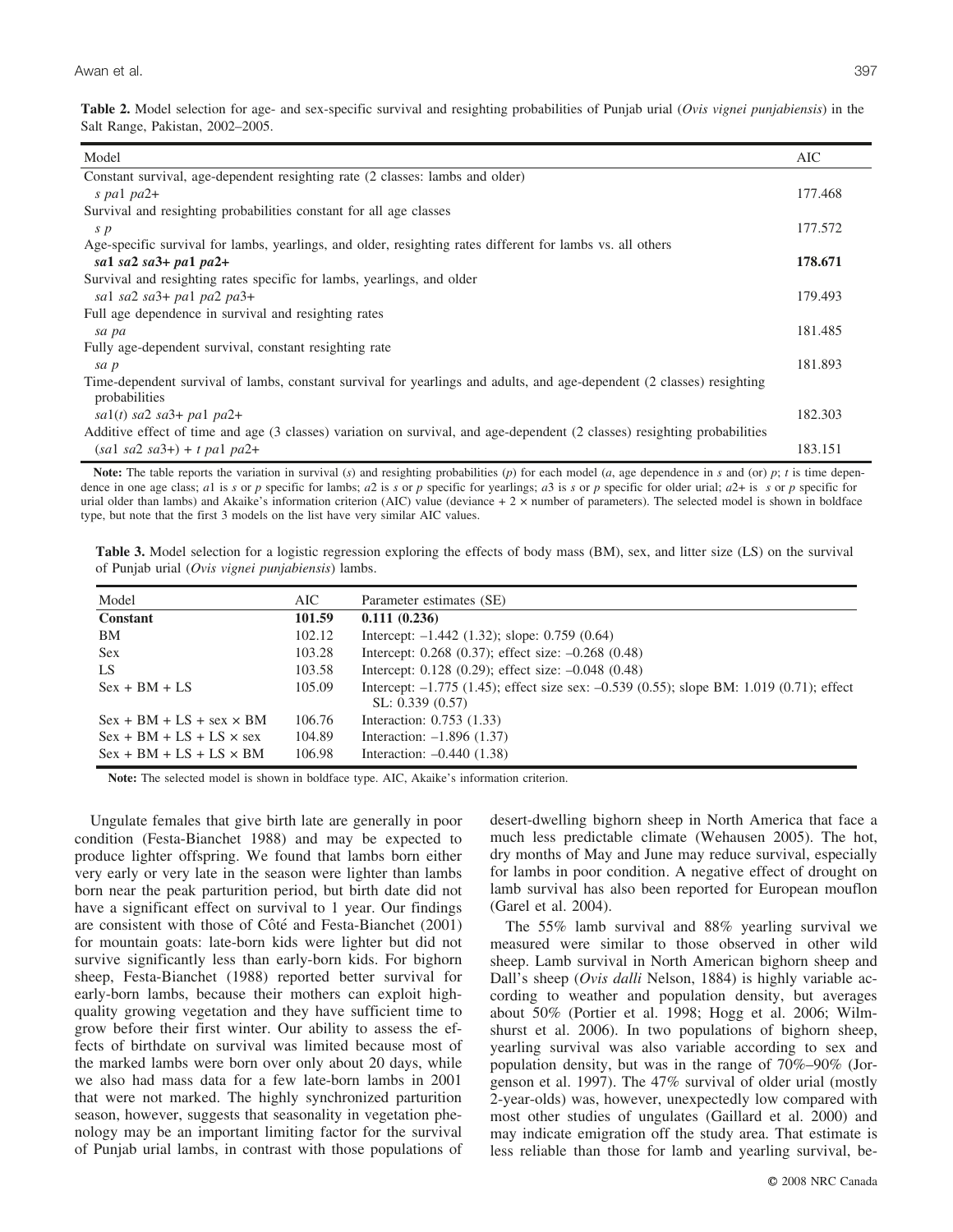cause it is based on few years of monitoring (marked 2 year-olds did not become available until 2004 and were only monitored over 2 years, while 3-year-olds were monitored over a single year, possibly affecting our ability to accurately assess resighting probabilities) and a small sample size (we marked 72 lambs and monitored the survival of at least 31 yearlings, but only 14 two-year-olds).

Although Punjab urial are an endangered species, our individual-based monitoring of juveniles in a protected area revealed survival levels compatible with those of growing or stable populations of other mountain ungulates (Gaillard et al. 2000). Our results therefore suggest that urial populations may recover if protected from poaching and overgrazing by domestic livestock. More data are required, however, to adequately estimate adult survival, which is a key parameter in ungulate population dynamics (Gaillard et al. 2000).

#### **Acknowledgements**

We are particularly grateful to H.H. Malik Muhammad Asad Khan, the Nawab of Kalabagh, for allowing us to study in the Kalabagh Game Reserve and for their hospitality. We thank the Rufford Maurice Laing Foundation, London, and World Wildlife Fund Pakistan for their financial contribution to this project. Owen Jones and an anonymous reviewer provided constructive comments on an earlier draft of the manuscript.

#### **References**

- Awan, G.A., and Festa-Bianchet, M. 2006. Lambing seasons in subspecies of urial (*Ovis vignei*) in Pakistan. J. Mt. Ecol. **8**: 27– 32.
- Awan, G.A., Ahmad, T., and Festa-Bianchet, M. 2004. Current status of Punjab urial. Islamabad J. Sci. **14**: 1–14.
- Awan, G.A., Ahmad, T., and Festa-Bianchet, M. 2005. Disease spectrum and mortality of Punjab urial (*Ovis vignei punjabiensis*) in Kalabagh Game Reserve. Pak. J. Zool. **37**: 175–179.
- Awan, G.A., Festa-Bianchet, M., and Ahmad, T. 2006. Poaching, recruitment and conservation of Punjab urial (*Ovis vignei punjabiensis*). Wildl. Biol. **12**: 443–449. doi:10.2981/0909- 6396(2006)12[443:PRACOP]2.0.CO;2.
- Birgersson, B., and Ekvall, K. 1997. Early growth in male and female fallow deer fawns. Behav. Ecol. **8**: 493–499. doi:10.1093/ beheco/8.5.493.
- Birgersson, B., Tillbom, M., and Ekvall, K. 1998. Male-biased investment in fallow deer: an experimental study. Anim. Behav. **56**: 301–307. doi:10.1006/anbe.1998.0783. PMID:9787020.
- Bunnell, F.L. 1982. The lambing period of mountain sheep: synthesis, hypotheses, and tests. Can. J. Zool. **60**: 1–14. doi:10.1139/ z82-001.
- Burnham, K.P., and Anderson, D.R. 2002. Model selection and multimodel inference: a practical information–theoretic approach. Springer-Verlag, New York.
- Choquet, R., Reboulet, A.-M., Pradel, R., Gimenez, O., and Lebreton, J.-D. 2003*a*. User's manual for U-CARE. Mimeographed document, CEFE–CNRS, Montpellier, France.
- Choquet, R., Reboulet, A.-M., Pradel, R., Gimenez, O., and Lebreton, J.-D. 2003*b*. User's manual for M-SURGE 1.0. Mimeographed document, CEFE–CNRS, Montpellier, France.
- Clutton-Brock, T.H., Albon, S.D., and Guinness, F.E. 1985. Parental investment and sex differences in juvenile mortality in birds and mammals. Nature (Lond.), **313**: 131–133. doi:10.1038/ 313131a0.
- Côté, S.D., and Festa-Bianchet, M. 2001. Birthdate, mass and survival in mountain kids: effects of maternal characteristic and forage quality. Oecologia (Berl.), **127**: 230–238. doi:10.1007/ s004420000584.
- Fairbanks, W.S. 1993. Birthdate, birthweight, and survival in pronghorn fawns. J. Mammal. **74**: 129–135. doi:10.2307/ 1381911.
- Festa-Bianchet, M. 1988. Birth date and survival in bighorn lambs (*Ovis canadensis*). J. Zool. (Lond.), **214**: 653–661.
- Festa-Bianchet, M., Jorgenson, J.T., King, W.J., Smith, K.G., and Wishart, W.D. 1996. The development of sexual dimorphism: seasonal and lifetime mass changes of bighorn sheep. Can. J. Zool. **74**: 330–342. doi:10.1139/z96-041.
- Festa-Bianchet, M., Jorgenson, J.T., Bérubé, C., Portier, C., and Wishart, W.D. 1997. Body mass and survival of bighorn sheep. Can. J. Zool. **75**: 1372–1379. doi:10.1139/z97-763.
- Gaillard, J.-M., Festa-Bianchet, M., Yoccoz, N.G., Loison, A., and Toigo, C. 2000. Temporal variation in fitness components and population dynamics of large herbivores. Annu. Rev. Ecol. Syst. **31**: 367–393. doi:10.1146/annurev.ecolsys.31.1.367.
- Garel, M., Loison, A., Gaillard, J.M., Cugnasse, J.M., and Maillard, D. 2004. The effects of a severe drought on mouflon lamb survival. Proc. R. Soc. Lond. B Biol. Sci. **271**(Suppl.): S471–S473. doi:10.1098/rsbl.2004.0219.
- Garel, M., Cugnasse, J.M., Gaillard, J.M., Loison, A., Gibert, P., Douvre, P., and Dubray, D. 2005. Reproductive output of female mouflon (Ovis gmelini musimon x Ovis sp.): a comparative analysis. J. Zool. (Lond.), **266**: 65–71. doi:10.1017/ S0952836905006667.
- Guinness, F.E., Clutton-Brock, T.H., and Albon, S.D. 1978. Factors affecting calf mortality in red deer. J. Anim. Ecol. **47**: 812–832.
- Hogg, J.T., Forbes, S.H., Steele, B.M., and Luikart, G. 2006. Genetic rescue of an insular population of large mammals. Proc. R. Soc. Lond. B Biol. Sci. **273**: 1491–1499. doi:10.1098/rspb. 2006.3477.
- IUCN. 2007. Red list of threatened species. Species Survival Commission (SSC) Red List Programme, International Union for Concervation of Nature and Natural Resources (IUCN) SSC UK, Cambridge. Available from http://www.iucnredlist.org/ [accessed 1 June 2007].
- Jones, O., Crawley, M., Pilkington, J., and Pemberton, J. 2005. Predictors of early survival in Soay sheep: cohort-, maternal-, and individual-level variation. Proc. R. Soc. Lond. B Biol. Sci. **272**: 2619–2625. doi:10.1098/rspb.2005.3267.
- Jorgenson, J.T., Festa-Bianchet, M., Gaillard, J.M., and Wishart, W.D. 1997. Effects of age, sex, disease and density on survival of bighorn sheep. Ecology, **78**: 1019–1032.
- Keech, M.A., Bowyer, R.T., Ver Hoef, J.M., Boertje, R.D., Dale, B.W., and Stephenson, T.R. 2000. Life-history consequences of maternal condition in Alaskan moose. J. Wildl. Manag. **64**: 450– 462. doi:10.2307/3803243.
- Lebreton, J.D., Burnham, K.P., Clobert, J., and Anderson, D.R. 1992. Modeling survival and testing biological hypotheses using marked animals: a unified approach with case studies. Ecol. Monogr. **62**: 67–118. doi:10.2307/2937171.
- Loison, A., Festa-Bianchet, M., Gaillard, J.M., Jorgenson, J.T., and Jullien, J.M. 1999. Age-specific survival in five populations of ungulates: evidence of senescence. Ecology, **80**: 2539–2554.
- Nichols, J.D. 1992. Capture–recapture models. Bioscience, **42**: 94– 102. doi:10.2307/1311650.
- Portier, C., Festa-Bianchet, M., Gaillard, J.-M., Jorgenson, J.T., and Yoccoz, N.G. 1998. Effects of density and weather on survival of bighorn sheep lambs (*Ovis canadensis*). J. Zool. (Lond.), **245**: 271–278. doi:10.1111/j.1469-7998.1998.tb00101.x.